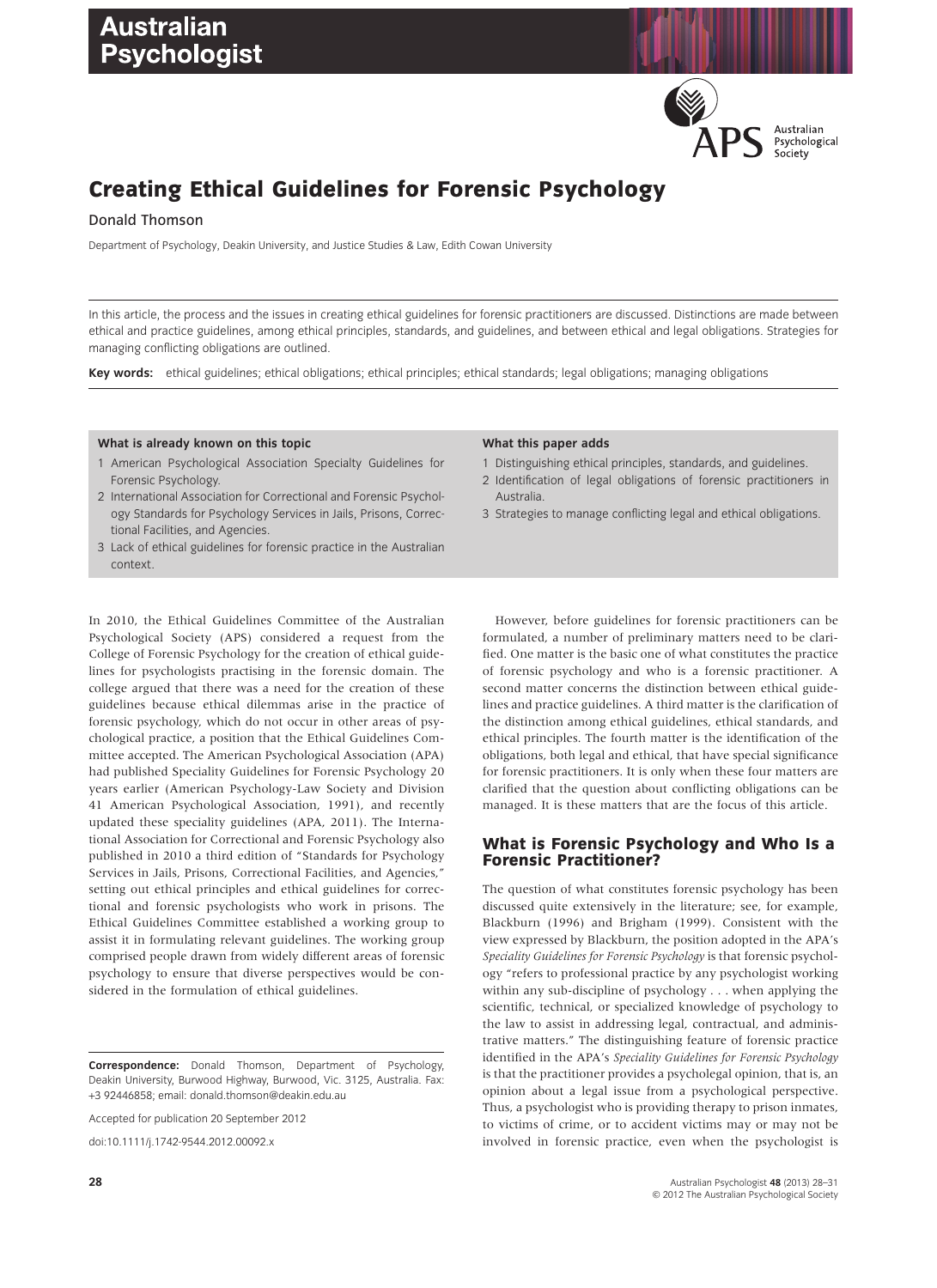required to write a report for the court describing details of the therapy and the progress made. When practitioners undertake psychological assessments for courts or other judicial or quasijudicial bodies and, based on these assessments, offer opinions about legal concepts, those practitioners are practising forensically. When a practitioner is providing a therapeutic service and the provision of that service impacts on a psycholegal issue, that therapeutic service is a forensic one.

The scope of psychological services provided by forensic practitioners is wide and varied. Those services may range from advising lawyers about psychological issues in contested matters, assisting the courts in understanding the implications of the findings of relevant research, assessing an offender's risk of reoffending and advising the court of that risk, assessing a party's ability or inability to perform a particular function and report the findings to a lawyer or tribunal, for example, assessing victims of crime, assessing persons suing for psychological injuries following road or workplace accidents, or assessing parental skills.

#### **Ethical Guidelines and Practice Guidelines in Forensic Practice**

Guidelines are statements formulated to guide or assist practitioners in their practice. Ethical guidelines are derived from ethical principles and standards, and provide guidance to psychologists in determining *what* is an acceptable professional conduct. In contrast, practice guidelines are "*how to*" guidelines; for example, recommended ways of assessment or intervention are undertaken. While it may be the case that ethical guidelines and practice guidelines are integrally related in that ethical considerations should inform practice, and that ethical guidelines are formulated in the context of practice, ethical guidelines and practice guidelines are distinct and have different foci.

## **Ethical Principles, Ethical Standards, and Ethical Guidelines**

Ethical principles refer to fundamental understandings of what constitutes moral conduct. Three ethical principles are identified in the APS *Code of Ethics* (2007): respect for the rights and dignity of people and peoples, propriety, and integrity. These ethical principles underpin both ethical standards and ethical guidelines of the society. Ethical standards specify professional conduct that is mandatory. Breach of an ethical standard contained in the APS *Code* by practitioners makes those practitioners liable to sanctions being imposed on them. Ethical guidelines differ from ethical standards in that guidelines are advisory, and consist of recommendations about appropriate professional conduct and the processes and procedures for determining what is appropriate professional conduct. Guidelines are not intended to take precedence over the judgement of psychologists in balancing competing ethical principles, in considering the significance of the context and setting of an issue, and in assessing available resources (Bush, Connell, & Denny, 2006). Ethical guidelines are likely to have been formulated by committees of experienced practitioners, as is the case with the Ethical Guidelines Committee, employing a standard decision-making model, namely identifying the ethical problem, determining the weight to be given to competing ethical principles, generating possible solutions, assessing the potential consequences of these solutions, and then making a judgement as to the appropriate solution. It is the solution at which the committee arrives that constitutes the guideline. However, guidelines formulated by committees cannot take into account all possible contexts in which ethical problems arise, and thus it is possible that a practitioner employing the same standard decision-making model as the Ethical Guidelines Committee arrives at a solution somewhat different from that of the Ethical Guidelines Committee. Practitioners coming to a solution different from that found in the guidelines may be required to justify the course of action they took (see *Code*, p. 9), but provided they can demonstrate that they have turned their mind to all relevant matters and employed a valid decision-making procedure, their conduct is unlikely to be found to be wanting.

#### **Ethical and Legal Obligations of Forensic Practitioners**

The ethical principles that underlie the conduct of forensic psychologists—namely, respect for the rights and dignity of people and peoples, propriety, and integrity—are no different from those of any other practising psychologist, nor are the ethical standards. What is different is the context in which those principles and standards are operationalised; the legal obligations imposed by statutes, common law, court orders and rules, and regulations; and the policies and practices of forensic institutions and organisations.

Psychologists who enter the forensic domain need to be aware that not only must they be competent to practise as psychologists, but they must also possess a reasonable level of knowledge and understanding of laws, regulations, rules, directives, precedents, policies, and practices, which govern their participation in legal proceedings and which govern their practice in forensic institutions and organisations. Thus, psychological services, such as forensic assessment, opinions, expert evidence, and treatment, provided by forensic psychologists should not only be based on sound scientific principles and research, but should also comply with legal requirements. The psychological services provided should be relevant and appropriate to the issues before the court or other legal body. Lack of knowledge and understanding of relevant laws, regulations, rules, directives, precedents, codes of conduct, policies, and practices has the potential to seriously impair the quality of psychological services that forensic psychologists are able to provide, and consequently has the potential to harm the rights of recipients of those psychological services (Stolle & Studebaker, 2011; Tippins & Wittmann, 2005; Young, 2008).

## **Managing Ethical and Legal Obligations of Forensic Practitioners**

Managing ethical obligations is likely to pose a significant challenge for forensic practitioners. Whenever forensic practitioners are requested to provide psychological services, it is essential that, before these psychological services are provided, the nature of those services and the forensic practitioner's role in providing the requested services is clarified. Once practitioners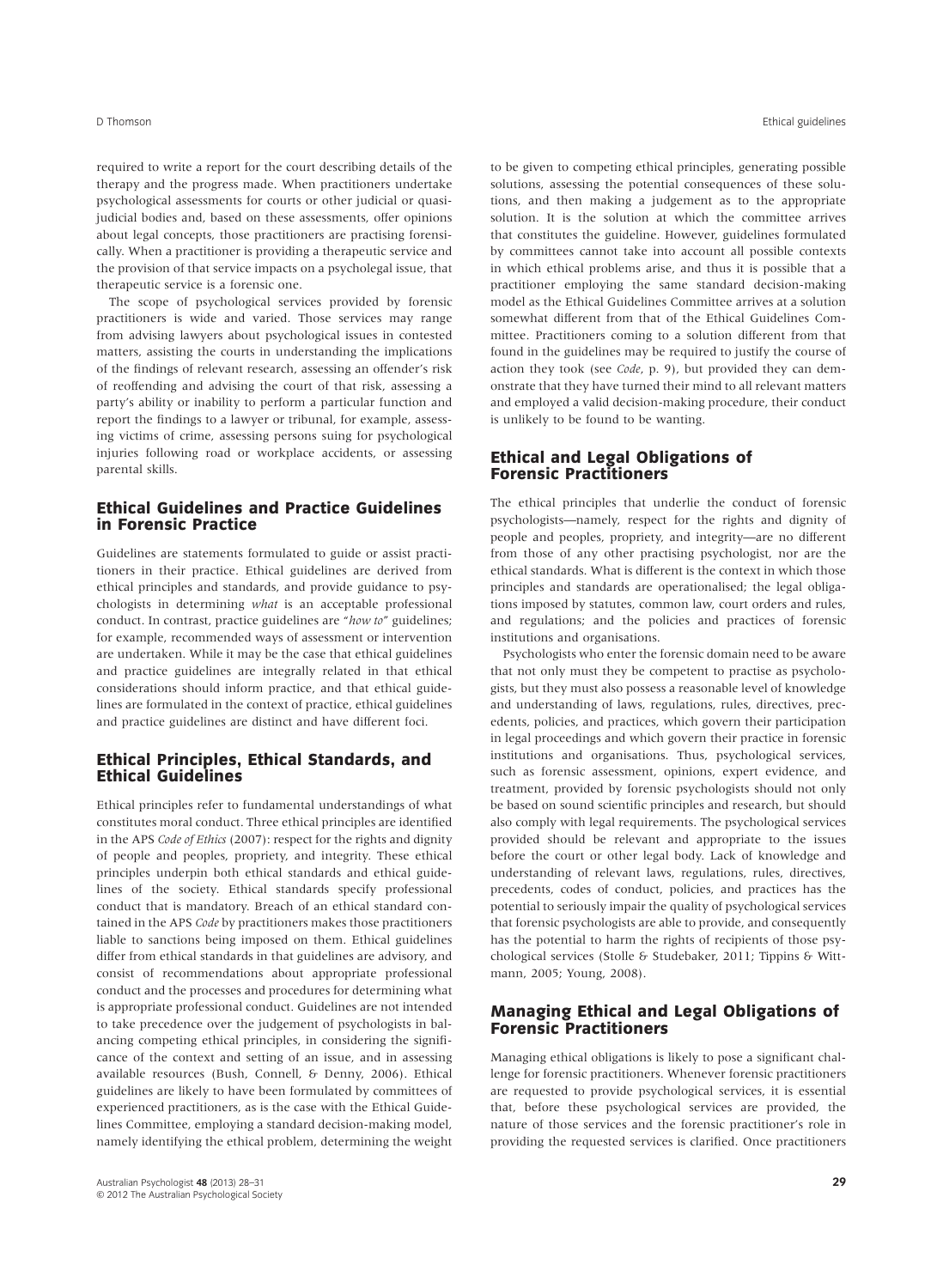clarify the nature of the services and establish what their role is, practitioners can identify their ethical obligations and their legal obligations, and to whom these obligations are owed. These ethical and legal obligations may limit the type of services that the forensic practitioner can offer, and the conditions under which those services can be provided. Further, unless the recipient of the psychological services is made aware of the conditions under which the services can be, or are to be, provided, that person cannot be said to have given informed consent for those services. As a general rule, the primary obligations of practitioners who are providing therapeutic treatment, both ethical and legal obligations, are to the person receiving and paying for those services. However, in forensic practice, the practitioners' obligations are likely to be much more complex. Thus, for example, when a practitioner is retained by a lawyer representing a litigating party and asked to conduct psychological assessments relevant to an issue being contested in court, the practitioner has obligations not only to the party being assessed and to the retaining lawyer, but also to the court. Similarly, when forensic practitioners are retained by courts, by parole boards, by corrective services, or by compensation tribunals, forensic practitioners will have ethical and/or legal obligations, not only to the retaining body, but also to the person for whom the forensic practitioner has been retained to treat or assess. Forensic practitioners who provide expert opinion to courts and tribunals should be aware of the rules of courts and tribunals that specify that the expert witness' obligation to the courts overrides any obligation to the person on whose behalf the expert evidence is being tended, and overrides the obligation to the instructing lawyer. Similarly, under Australian industrial law, the primary obligation of forensic practitioners is to their employer.

Whenever practitioners have multiple obligations, there is the potential that these obligations will conflict with one another. In addition to possible conflicts of ethical principles, the forensic practitioner may well have legal obligations that conflict with one or more ethical principle. Forensic practitioners should endeavour to identify all their ethical and legal obligations, and then establish whether there is conflict between those obligations. If there is a conflict or potential conflict in obligations, forensic practitioners should carefully consider how those conflicting obligations are managed. For example, if a psychologist is requested to make a forensic assessment of a person to whom the psychologist has been providing therapeutic psychological services, the most effective way of managing potential conflict of obligations as a therapist and as a forensic assessor (Greenberg & Shuman, 1997, 2007; Strasburber, Gutheil, & Brodsky, 1997) is to decline to accept the invitation and refer the request to another forensic practitioner.

If forensic practitioners' ethical obligations conflict with their legal obligations, forensic practitioners should seek a constructive resolution of the conflict in a way that upholds the principles of the *Code* (section B.12.1). When the conflict cannot be resolved in this way, forensic practitioners may meet their legal obligation but only to the extent required and not in any way that violates a person's human rights (General Principle A: Respect for the rights and dignity of people and peoples, APS *Code*, see also section 10.01 APA's *Speciality Guidelines for Forensic Psychology*).

Conflict between obligations potentially occurs when the practitioner is required to assess and/or treat a person and that assessment and/or treatment has been ordered by the courts or some other legal authority (Stolle & Studebaker, 2011). Even though the assessment or treatment has been ordered by the courts or other legal authority, and thus the assessment or treatment can proceed without consent of that person, the ethical obligation of the practitioner to inform the person of the nature and purpose of the assessment or treatment remains. If the mandatory assessment or treatment includes consulting others, such as prison or probation staff, the practitioner informs the person who is to be assessed or treated of that fact. The person who is to be assessed or treated is also informed about who will have access to the practitioner's observations and findings arising from the proposed assessment and/or treatment. If the person refuses to be assessed or treated, that decision by the person is respected by the practitioner, who then advises the retaining party that the person is not willing to be assessed or treated (APS *Code*, General Principle A 3.7).

In the explanatory statement in the section of the *Code* outlining ethical standards concerning integrity, it is stated that "*Psychologists* recognise that their position of trust requires them to be honest and objective in their professional dealings." Being honest and objective in their professional dealings means that practitioners provide services that are impartial and unbiased. Because of the adversarial nature of the legal system, forensic practitioners are likely to experience pressures to be partisan, and to provide reports that may not fairly present the psychological profile of an individual or that may not accurately represent the findings of scientific research. In conducting forensic examinations, practitioners strive to consider all alternative opinions and hypotheses impartially (Stolle & Studebaker, 2011).

One strategy that forensic practitioners may adopt in coping with conflicting obligations is to prioritise those obligations, and then respond to the obligation assessed as having the highest priority, but in a fashion that attempts to minimise the effects of breaching the conflicting obligations. Care should be exercised by practitioners in generating any hard and fast rule for prioritising obligations as the context of the service provision may determine the priority of an obligation. For example, although a forensic practitioner has been retained by a lawyer to make an assessment of the lawyer's client, it can be argued on two grounds that the person who is to be assessed has the right of access to the records. First, the person who is to be assessed is likely to be the person paying for the assessment, not the lawyer; and second, the lawyer is likely to be acting on behalf of his or her client, that is, the lawyer has been retained by and paid by the person being assessed. Rather obviously, the practitioner should discuss the issue of who has access to the records with the person who is to be assessed and the lawyer, and should not proceed until there is agreement by all the parties about the access. Likewise, how practitioners respond to receiving a subpoena for their records will depend on the reason those records were created and the jurisdiction in which the litigating is occurring. If the matter is a criminal matter and the records have been created at the request of the litigant's lawyer solely for the purposes of that matter, then these records are likely to be considered privileged information by the court,